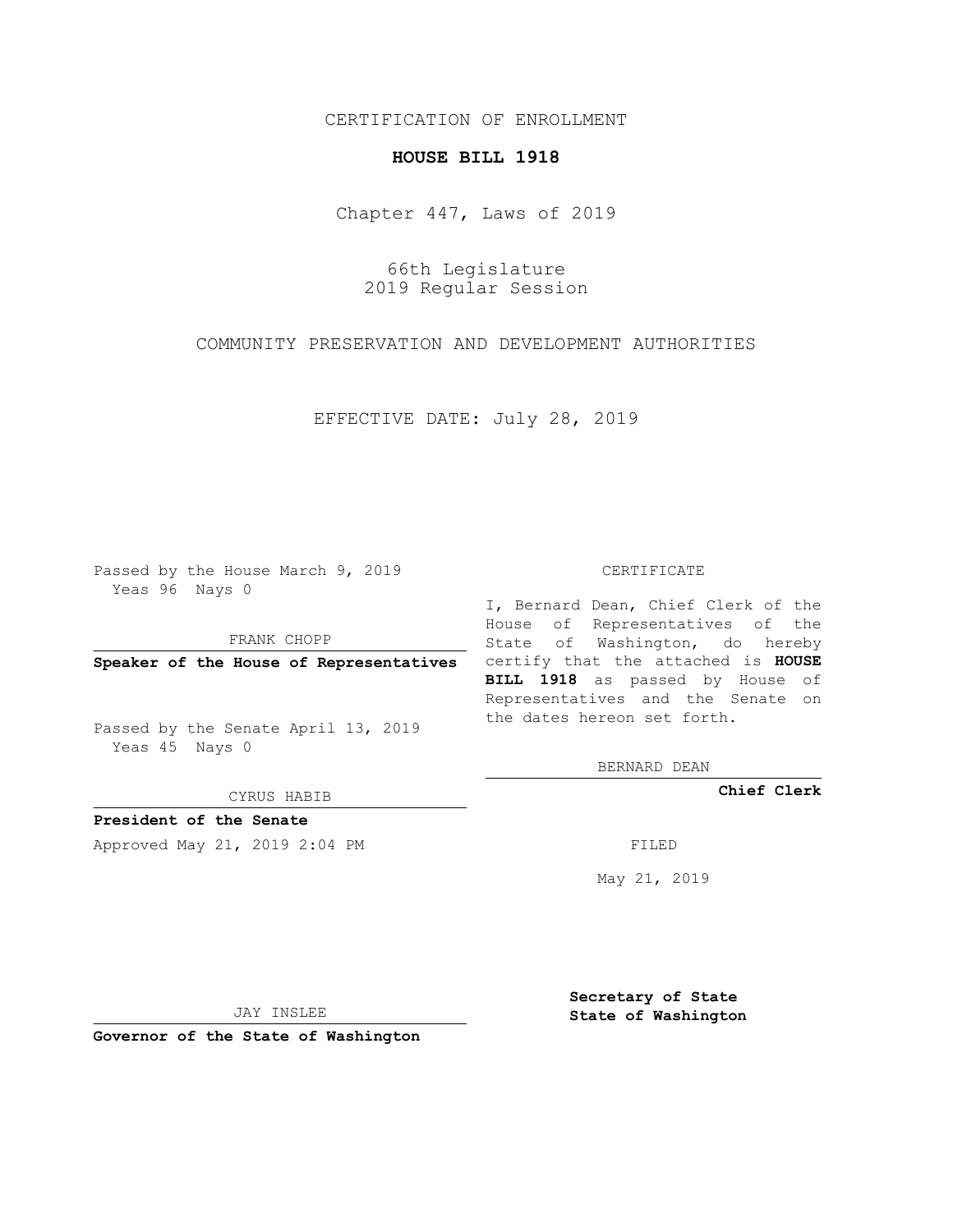### **HOUSE BILL 1918**

Passed Legislature - 2019 Regular Session

# **State of Washington 66th Legislature 2019 Regular Session**

**By** Representative Santos

Read first time 02/06/19. Referred to Committee on Housing, Community Development & Veterans.

 AN ACT Relating to community preservation and development authorities; amending RCW 43.167.010; adding new sections to chapter 3 43.167 RCW; and creating new sections.

BE IT ENACTED BY THE LEGISLATURE OF THE STATE OF WASHINGTON:

NEW SECTION. **Sec. 1.** The legislature finds that:

 (1) Both state and local land use actions, such as the siting of major public facilities, public works, and capital projects with significant public funding, and other land use decisions, generally aim to accrue broad benefits to the people of Washington and local 10 communities.

 (2) The local stakeholder community which bears the disproportionate costs of such a land use decision by absorbing the deleterious impacts of the decision are often overlooked or inadequately addressed. These impacts may include dislocation, displacement, and the overall disintegration of an identifiable existing community and its historical and cultural character.

 (3) The preservation and restoration of the character of such a community, and the community's historical and cultural character, are important public policy goals that can be achieved through the creation of community preservation and development authorities.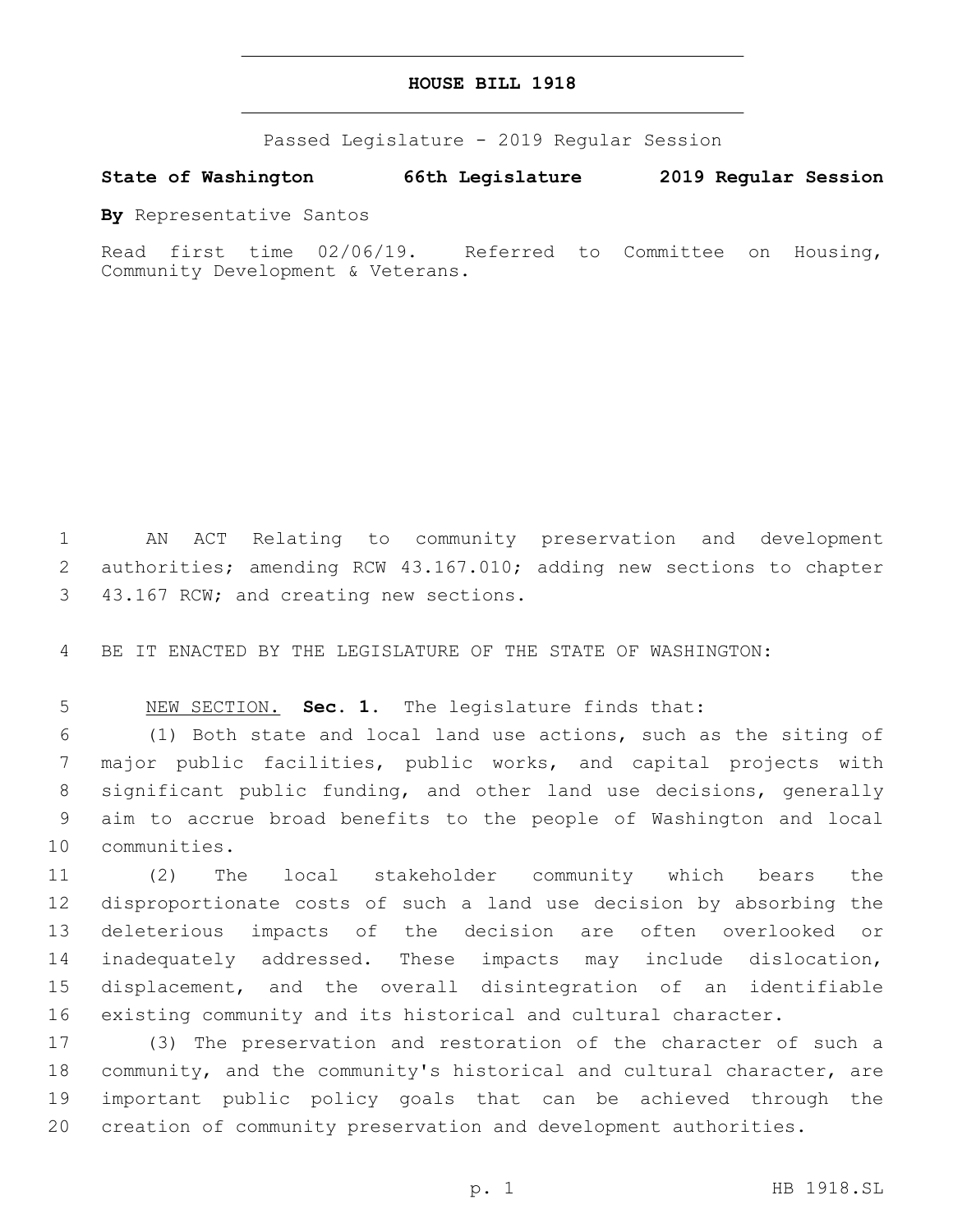NEW SECTION. **Sec. 2.** A new section is added to chapter 43.167 2 RCW to read as follows:

 (1) Community preservation and development authorities are hereby created to restore or enhance the health, safety, and economic well- being of communities adversely impacted by the construction of, or ongoing operation of, multiple major public facilities, public works, and capital projects with significant public funding or by other land use decisions.8

 (2) Community preservation and development authorities must have 10 one or more of the following purposes:

 (a) To revitalize, enhance, and preserve the unique character of 12 impacted communities;

 (b) To mitigate the adverse effects of multiple major public facilities projects, public works projects, or capital projects with significant public funding, a secure community transition facility as defined in RCW 71.09.020, or other land use decisions;

(c) To restore a local area's sense of community;

 (d) To reduce the displacement of community members and 19 businesses:

(e) To stimulate the community's economic vitality;

21 (f) To enhance public service provisions;

(g) To improve the standard of living of community members; or

 (h) To preserve historic buildings or areas by returning them to economically productive uses that are compatible with or enhance 25 their historic character.

 NEW SECTION. **Sec. 3.** A new section is added to chapter 43.167 27 RCW to read as follows:

 The definitions in this section apply throughout this chapter 29 unless the context clearly requires otherwise.

 (1) "Community" means a group of people who reside or work in the geographic area established by the community preservation and development authority board or the proposal to create the authority and who currently or historically share a distinct cultural identity 34 or local history.

 (2) "Community preservation and development authority" or "authority" means an authority created by members of an impacted community.37

 (3) "Constituency" means the general membership of the community preservation and development authority, which membership must be open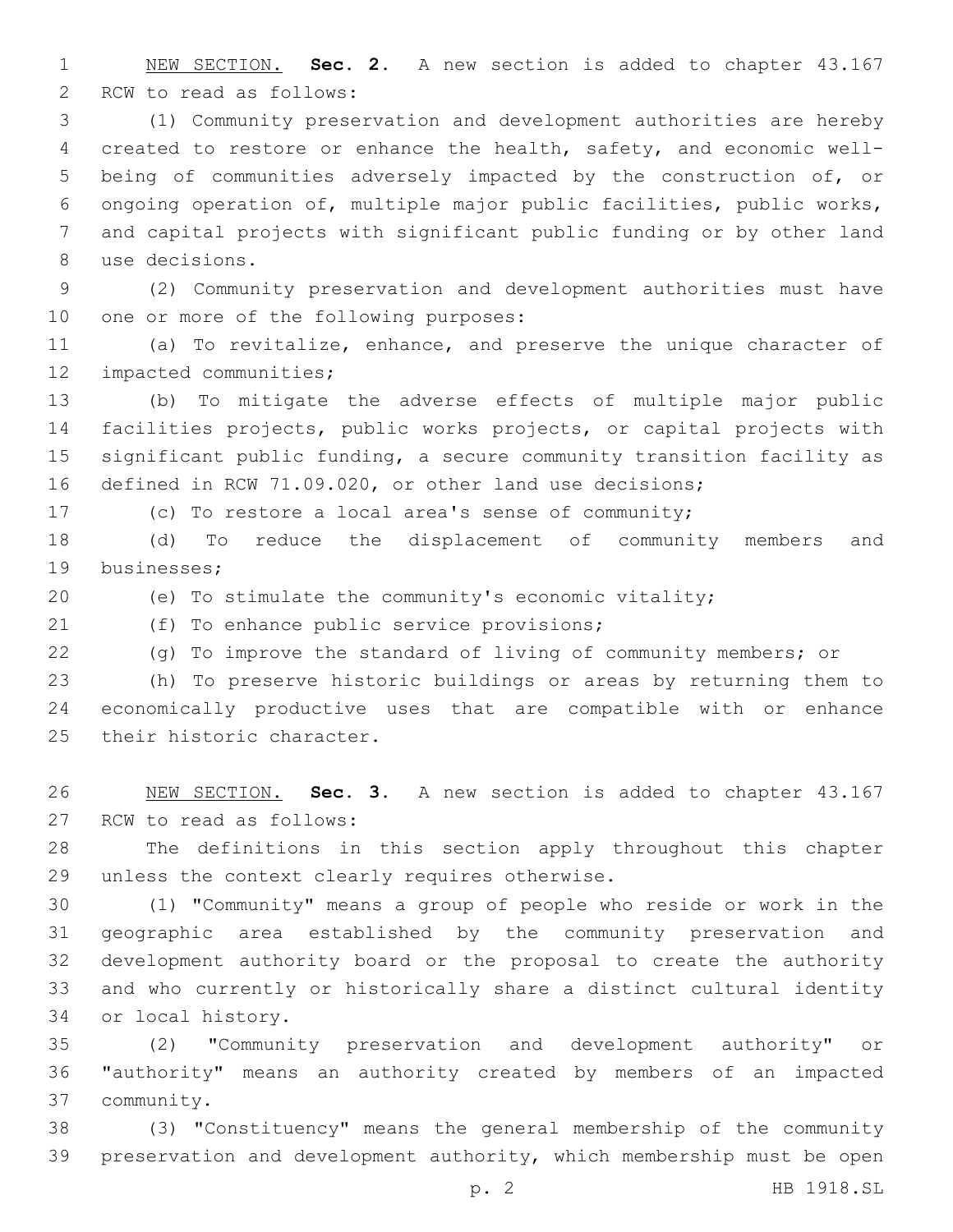to all persons eighteen years of age and over who are residents, property owners, employees, or business persons within the geographic boundaries established by the authority or the proposal to create the 4 authority.

 (4) "Impacted community" means a community that has been adversely impacted by the construction of, or ongoing operation of, multiple major public facilities, public works, and capital projects with significant public funding or by other land use decisions.

 (5) "Major public facilities project, public works project, or capital project with significant public funding" means any capital project whose total cost exceeds ten million dollars. On July 1, 2019, and on July 1st of each odd-numbered year thereafter, the capital project cost threshold must be adjusted by the capital project cost adjustment factor for inflation established by the 15 office of financial management.

 **Sec. 4.** RCW 43.167.010 and 2009 c 516 s 1 are each amended to 17 read as follows:

 (1) The residents, property owners, employees, or business owners of an impacted community may propose formation of a community preservation and development authority. The proposal to form a community preservation and development authority must be presented in writing to the appropriate legislative committee in both the house of representatives and the senate. The proposal must contain proposed general geographic boundaries that will be used to define the community for the purposes of the authority. Proposals presented after January 1, ((2008)) 2020, must identify in its proposal one or more stable revenue sources that (a) have a nexus with the multiple 28 publicly funded facilities or other land use decisions that have adversely impacted the community, and (b) can be used to support future operating or capital projects that will be identified in the 31 strategic plan required under RCW 43.167.030.

 (2) Formation of the community preservation and development authority is subject to legislative authorization by statute. The legislature must find that (a) the area within the proposal's geographic boundaries meets the definition of "impacted community" 36 contained in ((section  $2(4)$  of this act)) section  $3(4)$  of this act and (b) those persons that have brought forth the proposal are 38 members of the community as defined in ((section  $2(1)$  of this act)) 39 section 3(1) of this act and, if the authority were approved, would

p. 3 HB 1918.SL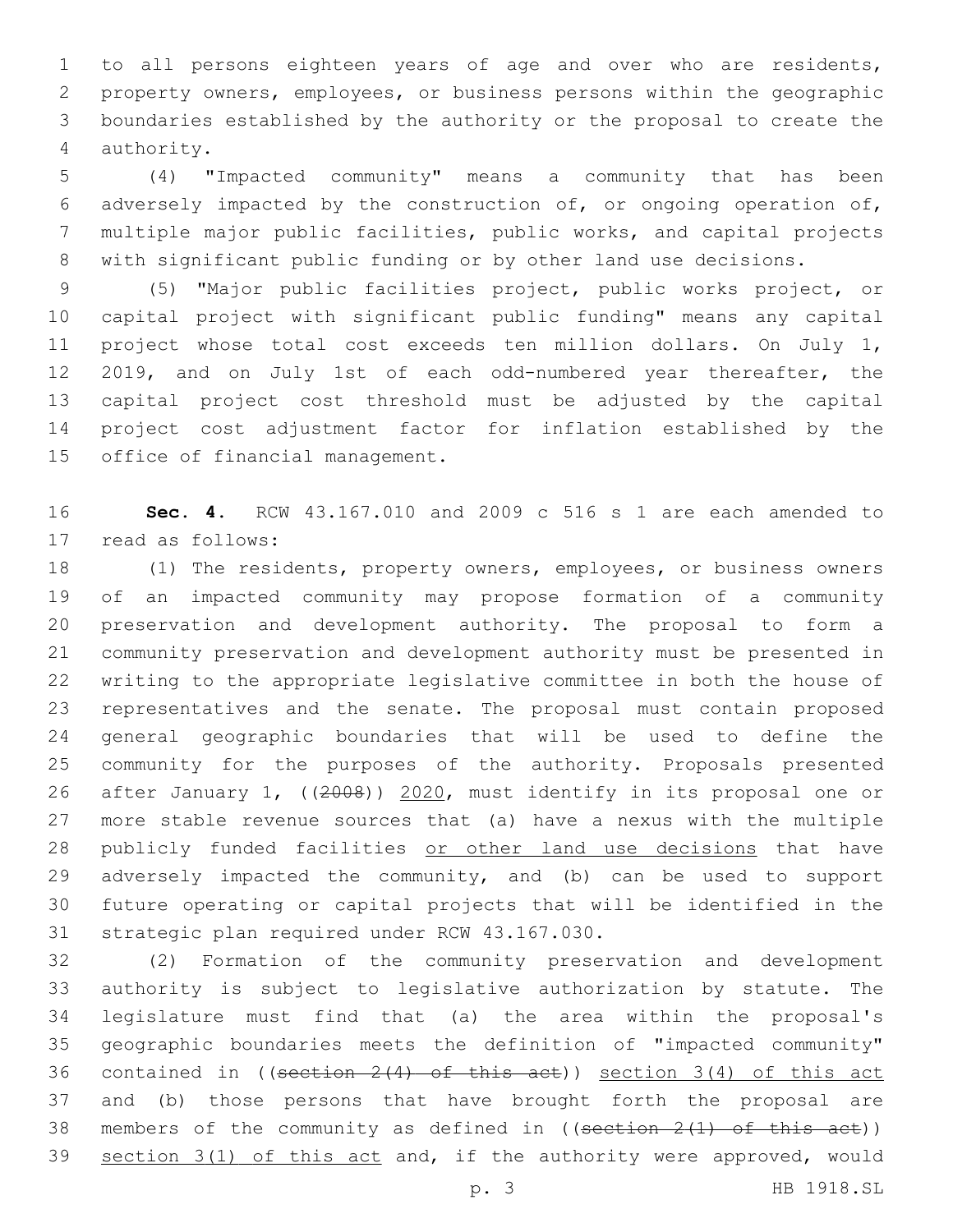1 meet the definition of constituency contained in ((section 2(3) of 2 this act)) section 3(3) of this act. For proposals brought after 3 January 1, ((2008)) 2020, the legislature must also find that the 4 community has identified one or more stable revenue sources as 5 required in subsection (1) of this section. The legislature may then 6 act to authorize the establishment of the community preservation and 7 development authority in law.

8 (3) The affairs of a community preservation and development 9 authority shall be managed by a board of directors, consisting of the 10 following members:

11 (a) Two members who own, operate, or represent businesses within 12 the community;

13 (b) Two members who reside in the community;

14 (c) Two members who are involved in providing nonprofit community 15 or social services within the community;

16 (d) Two members who are involved in the arts and entertainment 17 within the community;

18 (e) Two members with knowledge of the community's culture and 19 history;

20 (f) One member who is involved in a nonprofit or public planning 21 organization that directly serves the impacted community; and

22 (g) Two representatives of the local legislative authority or 23 authorities, as ex officio members.

24 (4) No member of the board shall hold office for more than four 25 years. Board positions shall be numbered one through nine, and the 26 terms staggered as follows:

27 (a) Board members elected to positions one through five shall 28 serve two-year terms, and if reelected, may serve no more than one 29 additional two-year term.

30 (b) Board members initially elected to positions six through 31 thirteen shall serve a three-year term only.

32 (c) Board members elected to positions six through thirteen after 33 the initial three-year term shall serve two-year terms, and if 34 reelected, may serve no more than one additional two-year term.

 (5) With respect to an authority's initial board of directors: The state legislative delegation and those proposing formation of the 37 authority shall jointly establish a committee to ((develop a list of candidates to stand for election)) select the members of the initial board of directors once the authority has received legislative approval as established in subsection (2) of this section. For the

p. 4 HB 1918.SL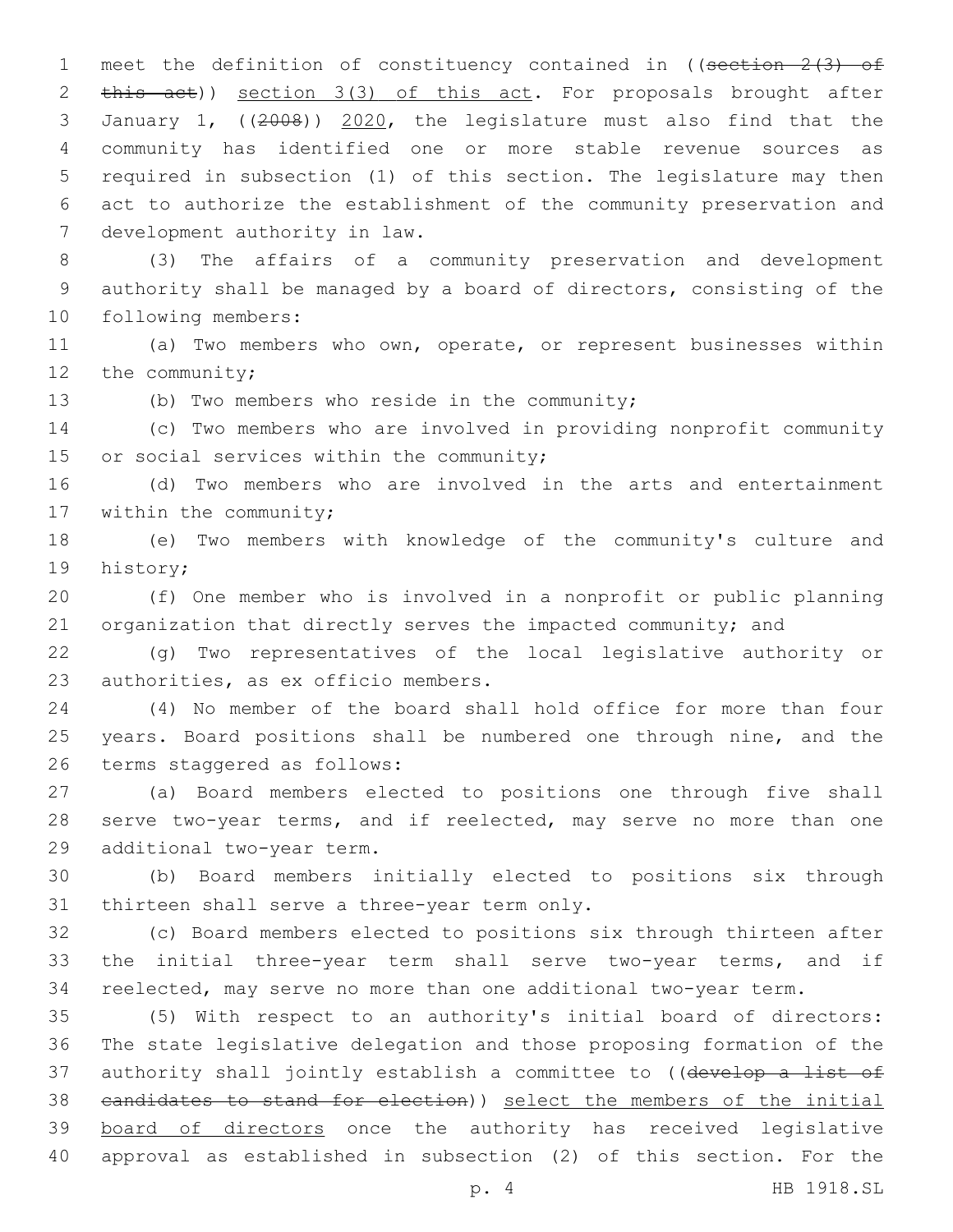1 purpose of ((developing the list and)) identifying those persons who meet the criteria in subsection (3)(a) through (e) of this section, community shall mean the proposed geographic boundaries as set out in 4 the proposal. ((The board of directors shall be elected by the constituency during a meeting convened for that purpose by the state legislative delegation.))

 (6) With respect to subsequent elections of an authority's board of directors: A list of candidates shall be developed by the authority's existing board of directors and the election shall be held during the annual local town hall meeting as required in RCW 11 43.167.030.

 NEW SECTION. **Sec. 5.** (1) The legislature finds that the Central District is identified as the oldest surviving residential neighborhood in Seattle where, historically, residents who faced housing and economic discrimination elsewhere in the city could settle and raise families, resulting in a richly diverse multicultural community. The legislature also finds that the Central District is widely recognized as the historical center of the Seattle African American community which is reflected in the historic buildings, institutions, and culture of the neighborhood. The legislature further finds that the Central District has been adversely impacted by public works, capital projects with significant public funding, and other land use decisions which have contributed 24 to dislocation, displacement, and the disintegration of an identifiable existing community and its historical and cultural character. In addition, the legislature finds that members of the community who meet the definition of constituency contained in section 3(3) of this act have submitted a proposal to form a community preservation and development authority to preserve, restore, and enhance the unique, history, culture, and character of the Central District.

 (2) The legislature authorizes the establishment of the Central District community preservation and development authority, which boundaries are those contained in the Central District within the city of Seattle, to preserve the unique character and history of the 36 area pursuant to section 2 of this act.

> Passed by the House March 9, 2019. Passed by the Senate April 13, 2019. Approved by the Governor May 21, 2019.